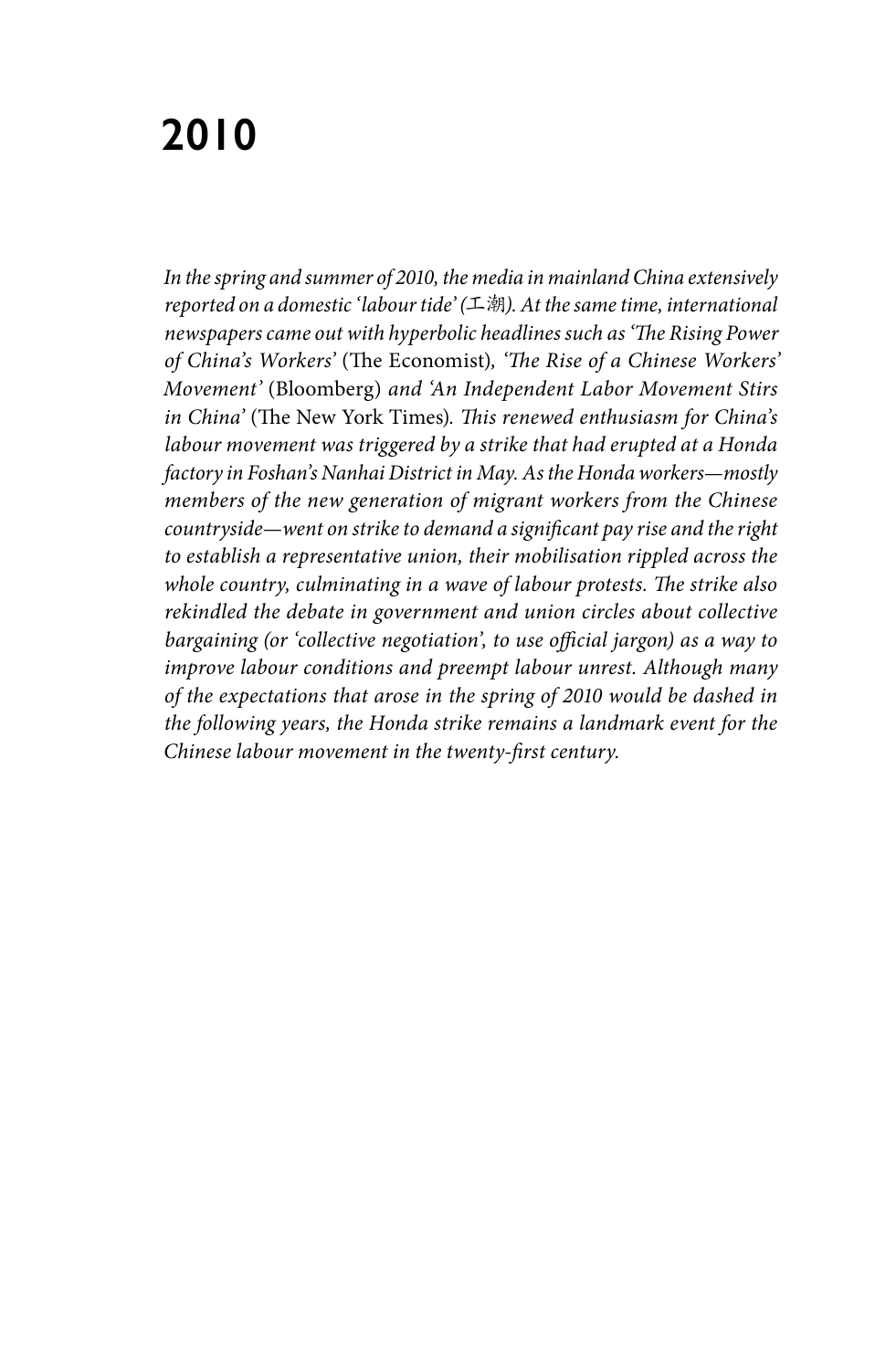## **The Nanhai Honda Strike**

Chris King-Chi CHAN and Elaine Sio-Ieng HUI<sup>1</sup>

The year 2010 was a time of turbulent labour relations in China. A<br>wave of strikes triggered by a protest by Honda workers in Foshan,<br>Guangdong Province, aroused immense concern among Chinese<br>policymakers, legal and labour wave of strikes triggered by a protest by Honda workers in Foshan, Guangdong Province, aroused immense concern among Chinese policymakers, legal and labour scholars and Western media, prompting discussions about the urgency of carrying out democratic trade union reform and implementing workplace collective bargaining, or what in the Chinese context is more commonly known as 'collective consultation' (集体协商). In the wake of this strike wave, the Chinese Government and the All-China Federation of Trade Unions (ACFTU) increased their efforts in legalising and promoting workers' rights to collective bargaining. This essay examines the impact on the development of labour relations in China of the Honda strike, which exerted historic pressure on the Party‐ State and the ACFTU to promote a collective rights–based framework of industrial relations. However, the shift towards this type of regulatory framework has since been halted due to opposition from global capital and concerns among the Party-State over independent labour organising.

### The Honda Strike

The strike that triggered the wave of unrest in 2010 was set in motion by workers at the Honda Auto Parts Manufacturing Company Limited (CHAM), a company in Foshan's Nanhai District that specialises in the production of car transmissions. Beginning on 17 May, the mobilisation lasted for seventeen days and involved about 1,800 workers. It followed the rapid expansion of the Chinese car industry in response to the Global Financial Crisis. Due to the Chinese Government's stimulus policies, in 2009, China's automotive sales increased 46 percent from the previous year, setting a new record.<sup>2</sup> Despite this growth, the basic salaries of most auto workers had not been adjusted accordingly. At the time of the strike, around 80 percent of CHAM workers were interns from technical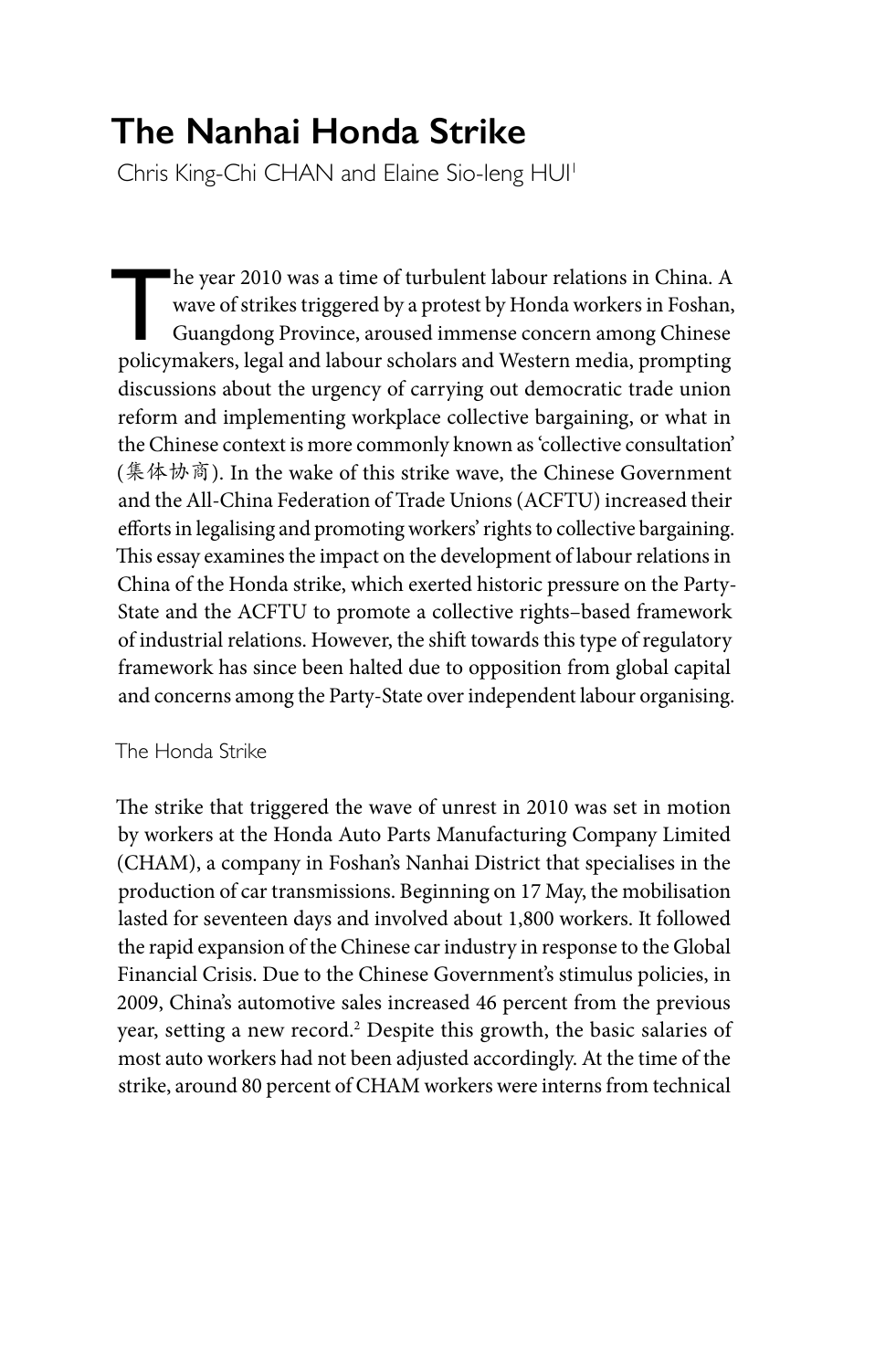schools and the other 20 percent were formal employees. The strikers listed 108 demands, but consistently named two as the major issues: 1) a wage increase of 800 yuan for all workers; and 2) democratic reform of trade unions, as the existing union did little to represent the workers' interests. Throughout the strike, workers felt that the company's trade union was not on their side.

At first reluctant to negotiate with the workers, the firm instead resorted to intimidation and appeasement. On 22 May, it 'fired' two activists who had already resigned. On 26 May, the company proposed a minimal wage increase—a concession that workers turned down. Monday, 31 May 2010 was a turning point. Under pressure from local government representatives and from teachers at the vocational schools that had dispatched the student interns, many workers resumed production. However, about forty formal workers refused to return to work and gathered in the open space on the factory premises. About 2pm, workers noted that an estimated 200 people wearing yellow caps and carrying 'trade union membership cards' (工会会员证) entered the factory complex to 'persuade' the strikers to resume work. When the persuasion failed, a physical conflict ensued and a few of the striking workers were hurt. This attracted the attention of both local and international media, with one Hong Kong newspaper using the headline 'Conflict at Honda Factory: "Union" Hits Workers' (工会打人).3 Official sources did not reveal from where the 200 'trade unionists' had come, but reliable sources revealed that they were in fact locals from other villages.<sup>4</sup>

After this incident, CHAM and the trade unions both came under serious pressure from workers. Workers walked out in support of their injured workmates. The factory‐wide strike continued. On 1 June, Zeng Qinghong, the CEO of Guangqi Honda Automobile Co. Ltd, a joint venture between Honda and a Chinese state-owned enterprise in Guangzhou, and also a member of the National People's Congress, visited the strikers and asked them to elect their own representatives, promising to hold negotiations with them three days later. At 5pm the same day, the Nanhai District Federation of Trade Unions and the Shishan Town Federation of Trade Unions issued a letter of apology to all CHAM workers.

On 3 June, endeavouring to gain wider public support and calling for stronger solidarity among workers, the workers' representatives issued an open letter to all CHAM workers and to the public, reiterating their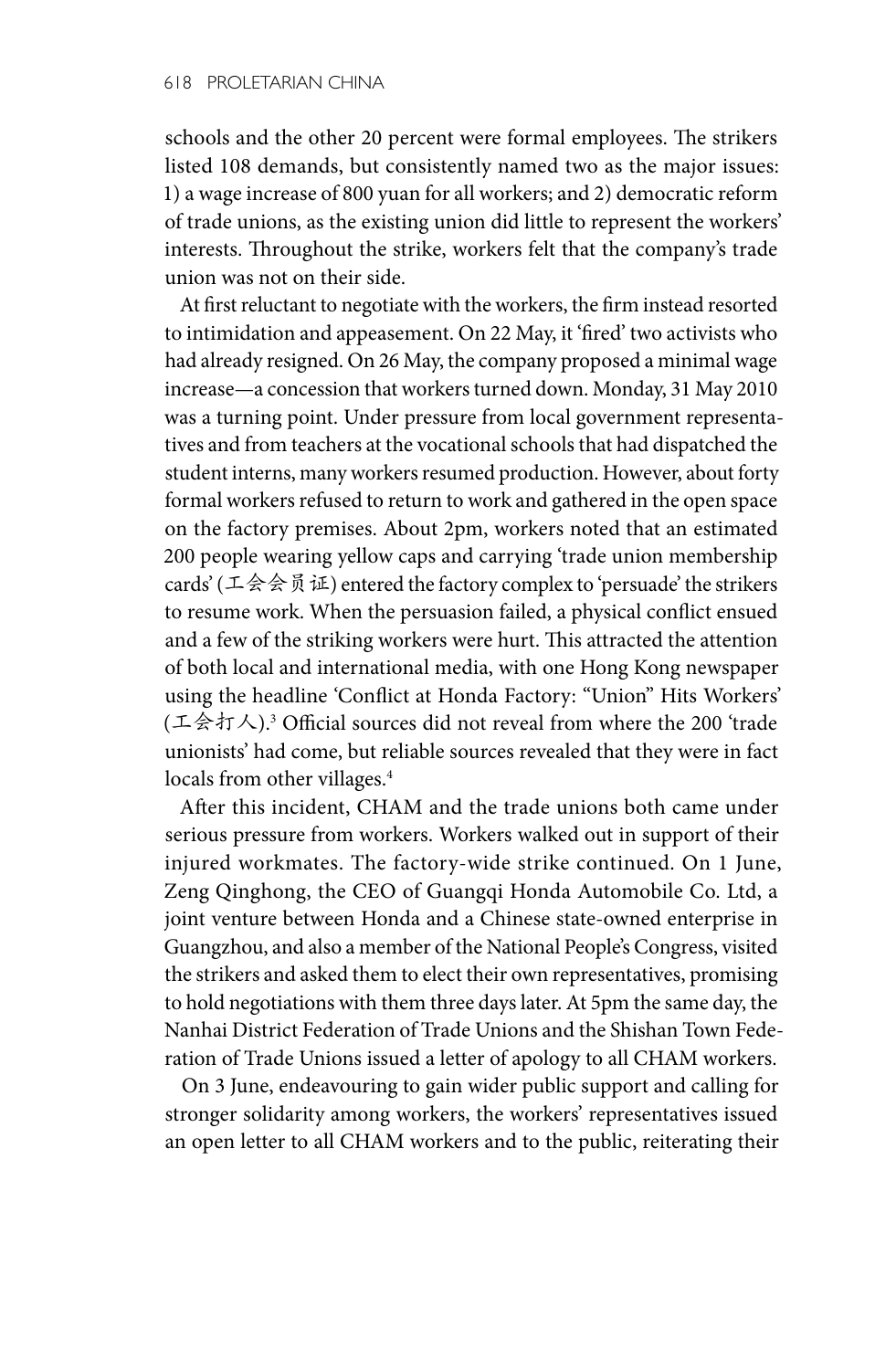main demands: 1) a wage increase of 800 yuan; 2) a seniority subsidy; 3) a better promotion system; and 4) democratic reform of the company trade union. Part of the letter read as follows:

We urge the company to start serious negotiation with us … It earns over one billion yuan every year and this is the fruits of our hard work … our struggle is not only for the sake of 1,800 workers at CHAM, it is also for the wider interests of workers in our country. We want to be an exemplary case of workers safeguarding their rights.<sup>5</sup>

After the open letter was released, workers' representatives received more than 500 text messages of support from people all over China, with one emblematic example saying: 'You not only represent CHAM's workers, but also the 100 million‐strong working class under oppression in China … All the people in the country are supporting you and paying great attention to your just action. Your glorious action will be recorded as part of modern Chinese history.'6

In a pre‐negotiation meeting with Zeng held that very day, the workers' delegates requested a democratic and formal election of workers' representatives to be held as soon as possible. The same evening, the company initiated a democratic election in all departments and thirty representatives were elected. Also that day, with outside help, workers' representatives contacted Chang Kai, a prominent labour law professor from the People's University in Beijing, who later agreed to be their advisor. On 4 June, negotiations began in earnest, with the newly elected workers' representatives, representatives from the company, the labour bureau, the local government, the legal advisor to the workers, the chairperson of the enterprise trade union and Zeng himself.

In the end, the two parties reached an agreement that formal workers' wages would be increased by 32.4 percent, from 1,544 yuan to 2,044 yuan, and interns' wages would be raised by 70 percent, from around 900 yuan to around 1,500 yuan. However, the company refused to discuss the workers' demand for democratic reform of the enterprise trade union, giving the excuse that it could not intervene in matters concerning workers' associations.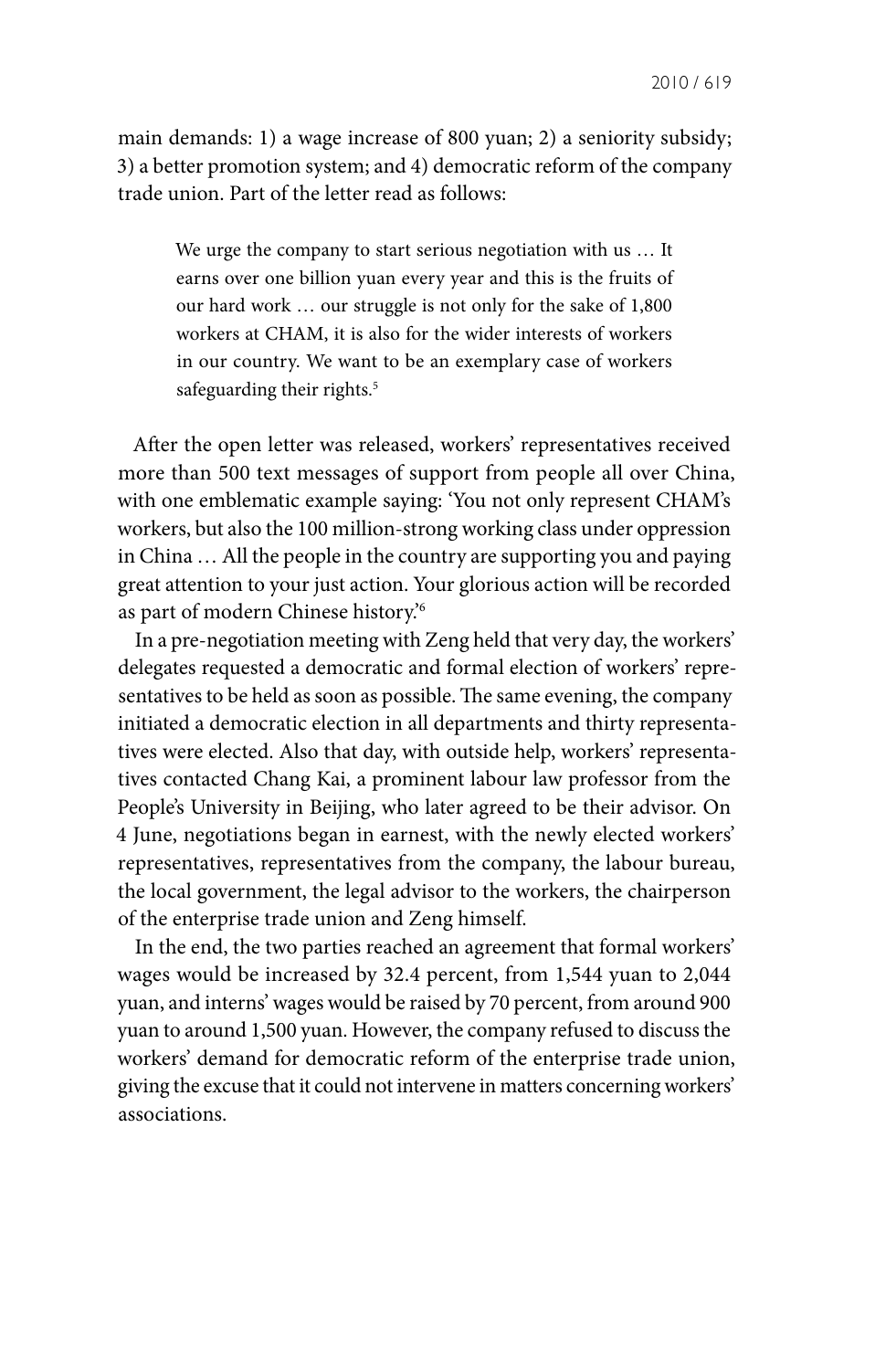620 PROLETARIAN CHINA

#### NGOs and Intellectuals: A Supportive Role?

One of the reasons the strike stood out from similar actions is the strong external support the workers received from local and international civil society. Recalling the negotiations on 4 June, one worker representative wrote in his blog: 'Being able to get in touch with and have Professor Chang Kai as our advisor is very encouraging; I am very thankful for his help … without his assistance, we would have played a more passive role in the negotiations, since we have limited abilities.'7

Also, apart from the support from Professor Chang, more than seventy local and overseas scholars signed a petition to support the workers' demands. It said:

Living on meagre wages and struggling to survive, workers are forced to strike so that they could live with dignity … let us unite and put pressure on the company. We should tell Honda to stop suppressing and dividing workers and to accede to the workers' reasonable demands.8

This petition was issued a day before the negotiations and contributed to the pressure on the company and the local government. More importantly, it strengthened workers' morale and confidence. One worker said to us: 'It is hard to believe we have so much support from so many professors.'

Alongside these, the Chinese Workers Research Network (中国工人研 究网, CWRN), a now defunct website launched by a few young mainland intellectuals and registered in Beijing that reported news on labour issues, covered the CHAM workers' strike in detail. Furthermore, many Hong Kong labour nongovernmental organisations (NGOs) and trade unions showed their support by protesting against Honda in Hong Kong. They updated the international community with news of the strike, and a global signature campaign to solicit international support was initiated by Globalization Monitor, a Hong Kong NGO focusing on the negative impacts of globalisation on labour in China. Shortly after the strike was over, the government started to strengthen its control over media reports of strikes and the civil society actors who had supported the Honda workers. For example, the CWRN faced retribution and was shut down by the State Council Information Office for 'having published articles with bad intention without authorisation', on 8 June 2010.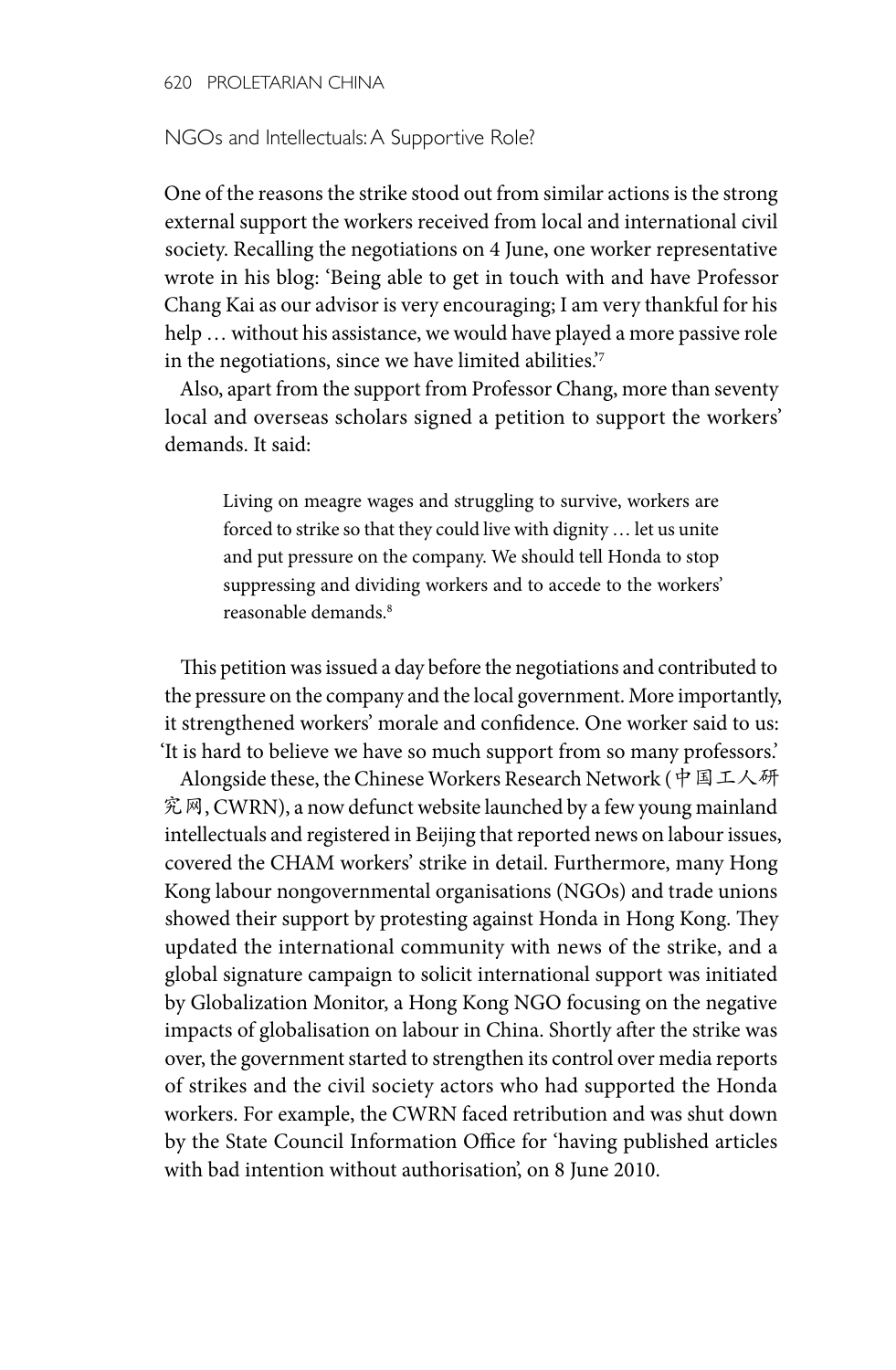#### The Aftermath

In late June 2010, officials from the Guangdong Federation of Trade Unions (GDFTU) met CHAM workers' representatives. Although they promised trade union reform and collective wage bargaining, the GDFTU delegates overruled the call of the workers' representatives to remove the existing trade union chair.<sup>9</sup> By manipulating the list of candidates and isolating active workers' representatives who maintained close contact with civil society during the strike, the higher-level trade unions ensured that most of the elected enterprise trade union officials came from managerial or supervisory levels.<sup>10</sup>

Alongside the trade union reform, there was also some progress regarding collective bargaining, with the GDFTU taking a leading role. From 25 February to 1 March 2011, wage negotiations took place between the trade union and the management of CHAM. Kong Xianghong, Deputy Chair of the GDFTU, who was deeply involved in Honda workplace issues, played a key role in driving both parties to reach an agreement. In the end, a pay rise of 611 yuan was agreed on.

Since 2011, annual collective bargaining has been held between the workplace trade union and management, facilitated by the higher-level trade union. A dispute arose in 2013 as the pay raise offered by the company was far lower than the rank‐and‐file workers had expected. A strike took place, though it was opposed by the official trade union committee. The company finally agreed to a pay rise higher than its original offer, but both the trade union committee and management exerted considerable pressure on the workers who had led the strike.

It is also worth noting the knock‐on effect of the strike on the car industry, as well as other industries. In the summer of 2010, auto workers from many car companies and suppliers followed the example of their Honda counterparts and went on strike to demand higher wages. A supplier to Hyundai in Beijing, a Honda factory in nearby Zhongshan, two Toyota factories in Tianjin, Atsumitec Co. (a supplier to Honda) and Ormon (a supplier to Honda, Ford and BMW) were all hit by strikes in June and July 2010. The ripple effect is demonstrated by the fact that a leader of the Zhongshan Honda strike contacted workers' representatives from CHAM, seeking their advice. As can be seen, CHAM and other auto workers' increasingly sophisticated organising strategy and growing class consciousness enabled them to negotiate higher wages. Without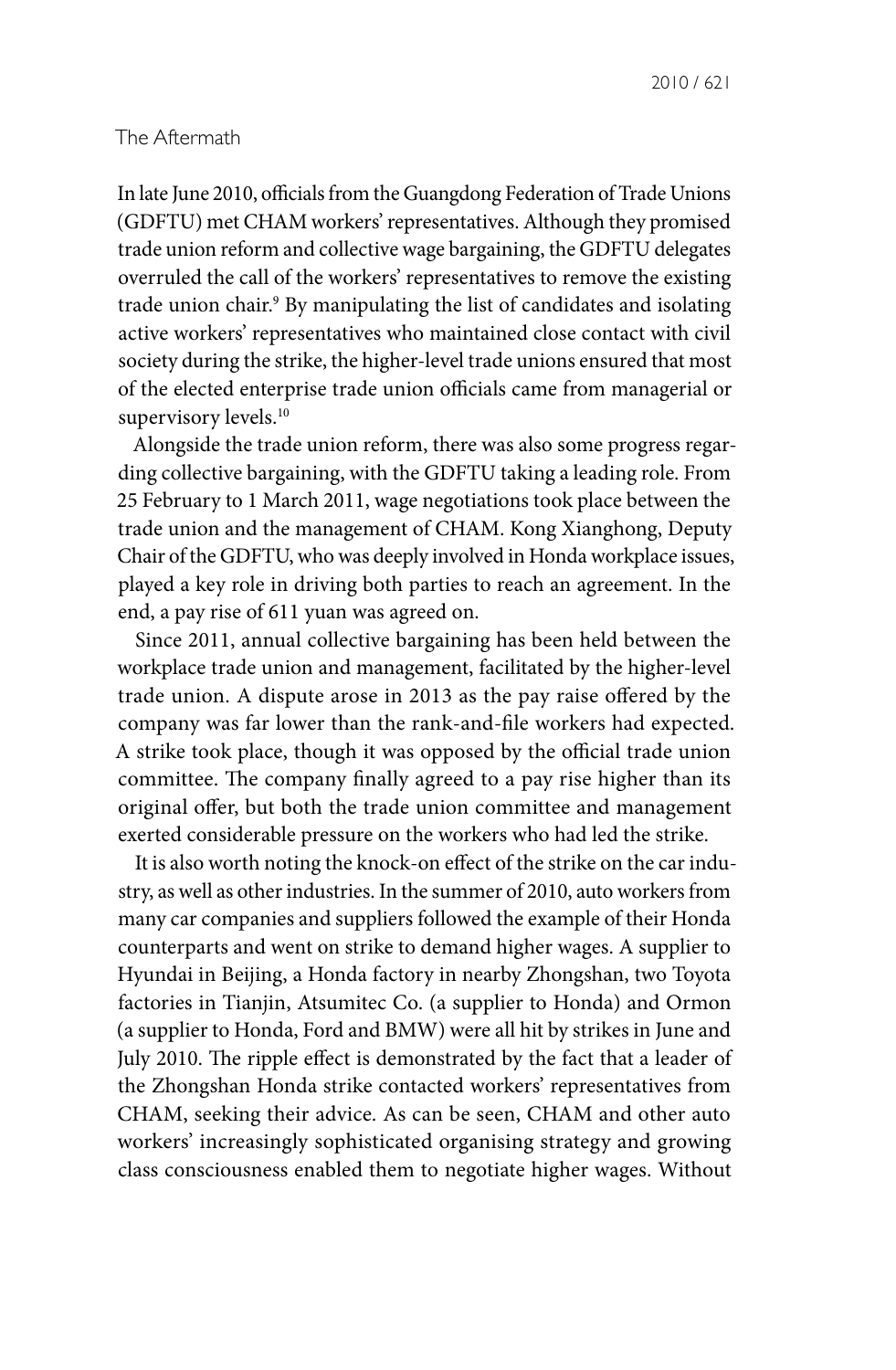relinquishing its grip restricting workers' freedom of association, the Party-State conceded to workers' strong demands by pressuring global capital to raise wage standards.

#### Political Impact

The 2010 Honda workers' strike was widely seen by scholars and activists as representing a new stage of labour resistance in China. This was because of not only its success, but also its duration of seventeen days, and the level of organisation compared with previous strikes.11 Equally significantly, the strikers went beyond the individual interest of a pay rise and narrow demands related to their legal rights to call for democratic trade union reform. This wave of nationwide strikes and other forms of collective action sent a warning to the government about growing labour discontent. More importantly, it acted as a signal that the individual rights–based regulatory regime was inadequate for dealing with workers' grievances.

Chen Feng has conceptualised the regulatory regime established in the reform era before the establishment of the Labour Law (1994), the Trade Union Law (1992) and the Arbitration Law (1995) as an approach based on 'individual rights' (see also Biddulph's essay in the present volume).12 Chen refers to 'individual rights' as the legal accentuation of individuals' entitlement to a minimum wage, social insurance, an overtime premium and so forth, while workers' collective rights denote the right to organise, strike and engage in collective bargaining—rights that are basically absent in China. The Chinese Government has not yet ratified International Labour Organization Conventions No. 87 and No. 98 on freedom of association and collective bargaining and, in fact, freedom of association remains one of the most politically sensitive issues in China.

The ACFTU is the sole union federation in the country, and it falls under the leadership of the Chinese Communist Party (CCP), as stipulated in its constitution and the Trade Union Law. Although included in the Chinese constitutions enacted in 1975 and 1978, the right to strike was removed from the Constitution of 1982. It should be noted that, although the aforementioned laws contain clauses related to the collective rights of workers, in practice, these are seldom implemented. As soon as these laws were in place, workers began to use them as a weapon to protect their rights.13 According to official data, the number of cases handled by the labour dispute arbitration committees at all levels in the country jumped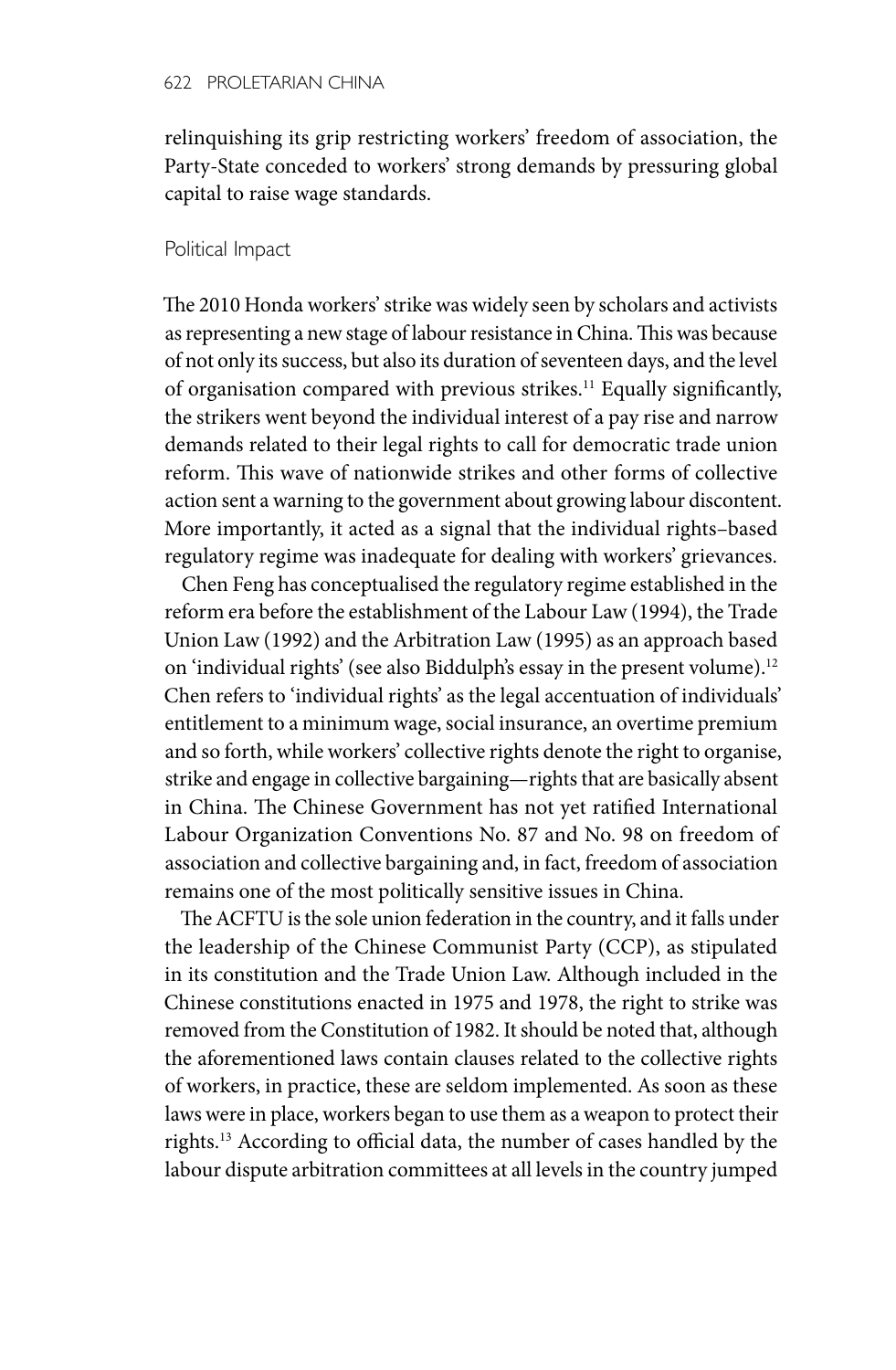dramatically, from 12,368 in 1993 to 135,206 in 2000 and to 684,379 in 2009. However, China's individual rights–based regulatory regime has proved insufficient to prevent labour conflicts, which have increasingly taken the form of collective resistance, especially since the early 2000s.<sup>14</sup>

The Honda strike marked the apex of bottom-up workers' resistance, forcing central and local governments to push forward labour regulations based on collective interests, while temporarily placing at the top of the government and ACTFU's agenda the reform of the trade union system on the basis of the existing legal framework and the establishment of a better collective consultation system in the workplace.

On 5 June 2010, the ACFTU issued a document titled 'Further Strengthen the Building of Workplace Trade Unions and Give Them Full Play' (进一步加强企业工会建设充分发挥企业工会作用), which emphasised workers' rights to information, participation and the voicing of opinions, as well as the right of workplace trade unions to monitor management.<sup>15</sup> Shortly after the Honda strike, thirteen provinces issued documents in the name of the CCP committee or local government to promote collective wage consultation.16 In August 2010, the Guangdong Provincial Government began debating the second draft of the Regulations on the Democratic Management of Enterprises, while the Shenzhen Collective Consultation Ordinance (amended draft) was also under public consultation.

However, in a repeat of what had occurred during the discussions of the draft Labour Contract Law (see Gallagher's essay in the present volume), some overseas chambers of commerce were strongly opposed to legislation on collective negotiation. In Hong Kong, more than forty business associations published petitions in newspapers.17 Chambers of commerce from the United States also voiced concerns about the legislation.18 As a consequence, both the Regulations on the Democratic Management of Enterprises and the Shenzhen Collective Consultation Ordinance were suspended.

#### Two Lessons

From the case of Honda, we can see that workers' activism in China's Pearl River Delta enhanced wages and working conditions by pushing the government to legislate an individual rights–based legal framework and global capital to raise wage levels. In this context of a restrictive